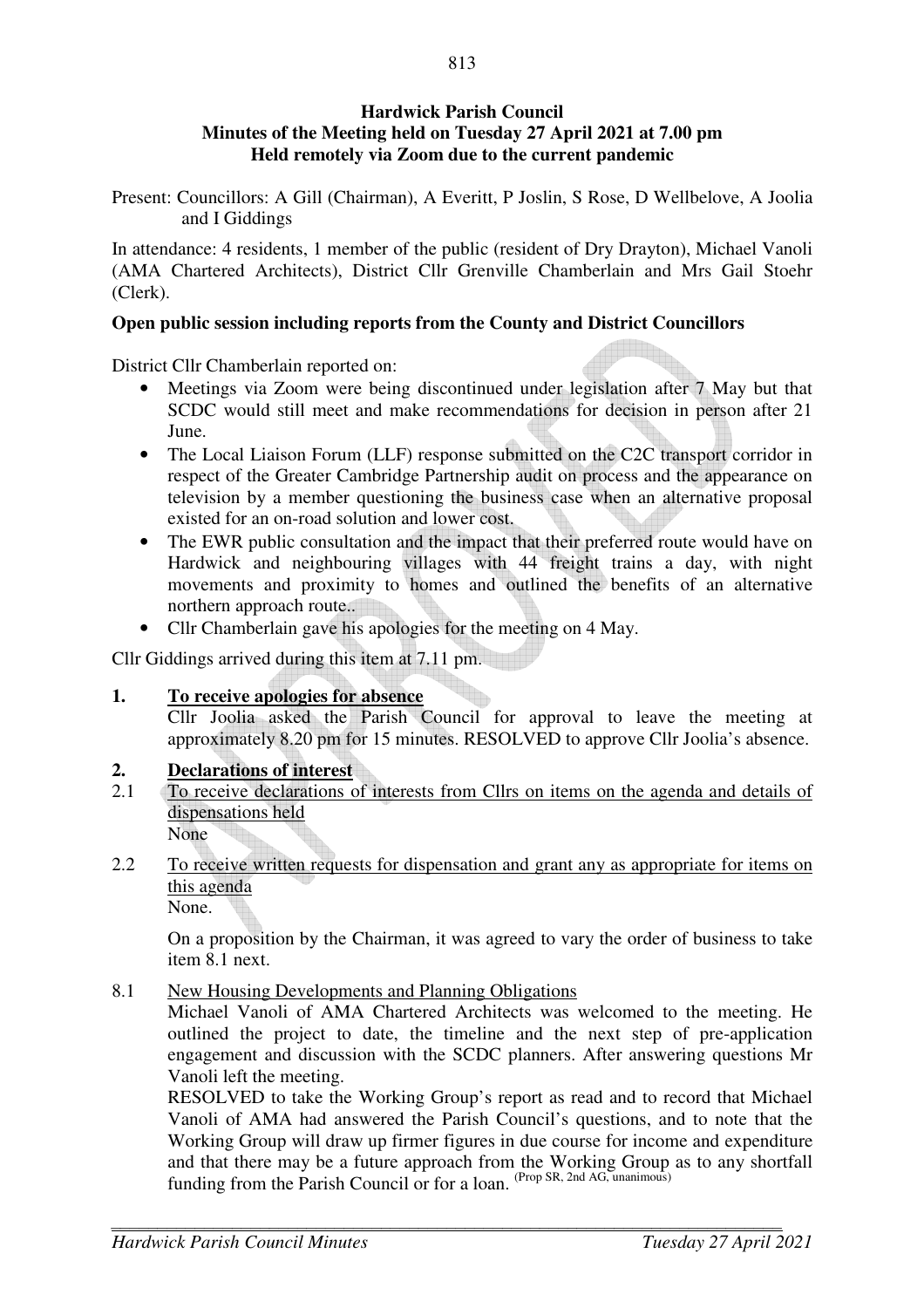On a proposition by the Chairman, the order of business was again varied to take item 6.3 next.

6.3 Residents – Complaints regarding lack of consultation over the LHI Give Way features/speed reducing measures in Cambridge Road RESOLVED that, in accordance with S1 (2) of the Public Bodies (Admissions to Meetings) Act 1960, in view of the confidential nature of the business to be transacted, that is, the Council considering complaints, the public and press be temporarily excluded from the meeting for this item and instructed to withdraw. (Prop AE, 2nd PJ, carried with 4 in favour, 1 against and 2 abstentions)

The public left the meeting with the exception of the Complainant, who was invited to remain.

Cllr Joolia left the meeting at 8.17 pm.

Cllr Joolia re-joined the meeting at 8.35 pm.

Following consideration of the complaints in accordance with the Council's Complaints Policy the complainants will be advised of the outcome in writing within seven working days,

At 9.19 pm, the rest of the public were re-admitted to the meeting.

On a proposition by the Chairman, the order of business was varied to take item 6.1 at this point.

6.1 East West Rail (EWR) Public consultation) – available on www.eastwestrail.co.uk

At 9.21 pm, on a proposition by the Chairman, the meeting was briefly suspended to enable a resident of Dry Drayton to speak. He explained he was interested in hearing the views of Hardwick Parish Council and other residents.

RESOLVED that this should be an agenda item for the next meeting.

#### 5.3 To receive the financial report and approve the payment of bills

RESOLVED that the payments as listed in the finance report, plus RoSPA (Play inspection) £415.20, RH Landscapes (Grass cutting) £624.00, Notice Board company (Notice board) £1612.92, should be paid. <sup>(Prop IG, 2nd SR, unanimous)</sup>

| <b>Salaries and Pensions</b>                          | £862.73  |
|-------------------------------------------------------|----------|
| <b>Hardwick Happenings (Grant)</b>                    | £2000.00 |
| Opus Energy (Street light electricity) (DD)           | £7.47    |
| Allen Pyke (Community Hall)                           | £2289.60 |
| <b>LGS Services (Admin support March)</b>             | £1360.18 |
| Shaw and Sons (Book of Condolence)                    | £42.00   |
| Zeta Lighting (Bus shelter solar lighting)            | £5596.80 |
| 3C Shared Services (Grace Crescent Deed of Variation) | £700.00  |

Credits, including a resident's contribution towards trees, were noted.

## **7. Planning Applications and Decision notices and tree works applications**

- 7.1 Planning applications received since the last meeting
- 7.1.1 20/02728/NMA1 Land South of 279 St Neots Road Non-material amendment on application 20/02728/REM to allow alterations: Bay window added to Plot 75 Type A, Plots handed to Types C, H and K, Plots 45-48 rotated, internal amendments to Type L with window adjustments and addition of porch canopy, Plots 1, 6, 19, 22, 28 adjusted to suit adopted footpath, Plots 28/29 garages combined to make semi detached garage rather than two singles, turning head adjacent to 57/58 adjusted and parking arrangement for Plots 53-56 amended to suit, Plots 74/75 rotated to face south, Plots 107-110 garages attached to plots